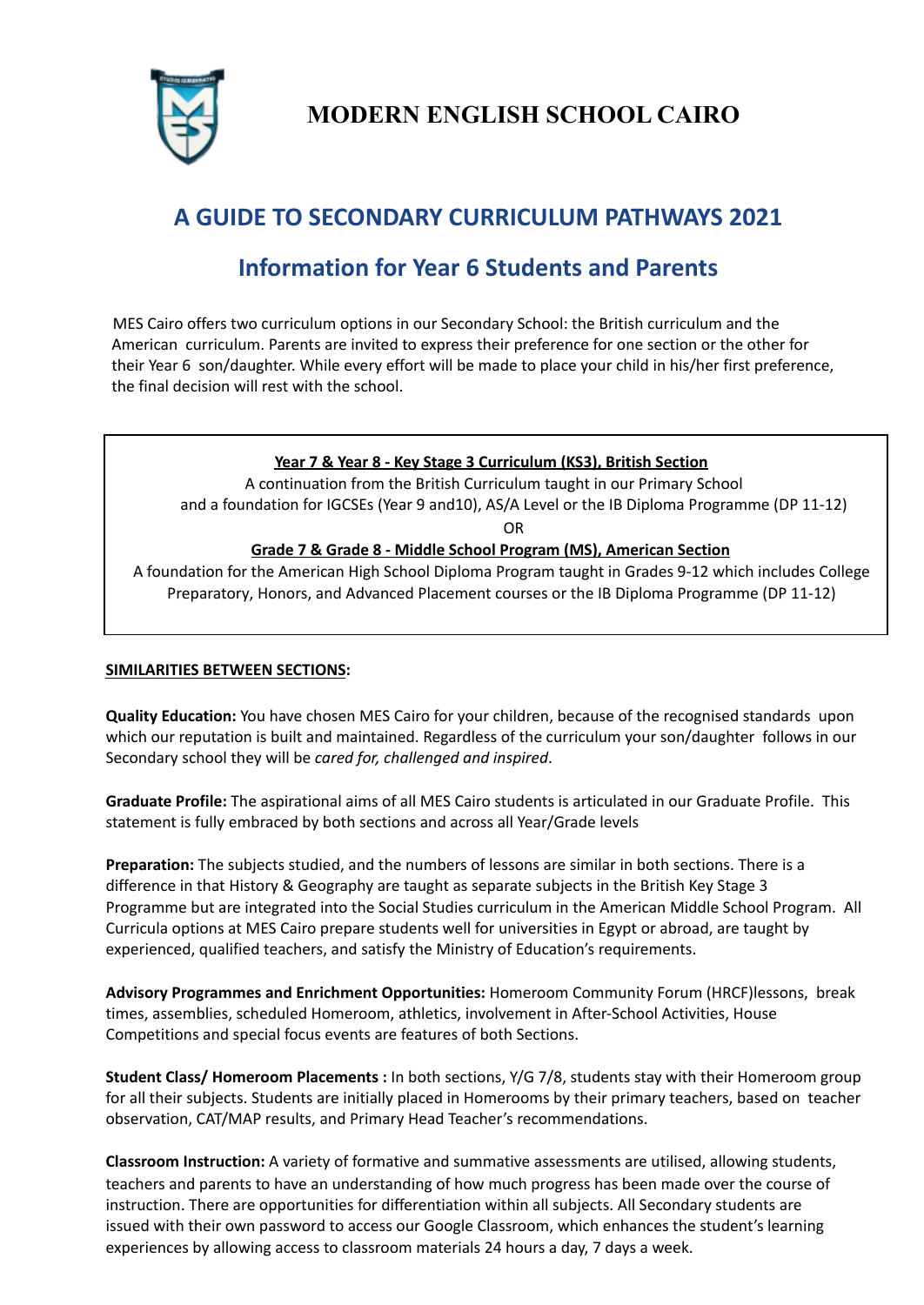**Students with Exceptionalities:** Support from our Learning Development Department is accessible by all students who have an established need, regardless of which curriculum they follow, including extension through our gifted and talented provision for those students who meet our eligibility criteria.

**Subject Areas:** Students will study the following subjects:

| <b>Subjects</b>                                         | Lessons /2-wk period                                                 |                          | <b>Additional Information</b>                                                                                                            |
|---------------------------------------------------------|----------------------------------------------------------------------|--------------------------|------------------------------------------------------------------------------------------------------------------------------------------|
| English                                                 | 8                                                                    |                          |                                                                                                                                          |
| Mathematics                                             | 8                                                                    |                          |                                                                                                                                          |
| Science                                                 | $\overline{7}$                                                       |                          | Y7/Y8 - Combined Science (Biology, Chemistry,<br>Physics)<br>G7 - Life Science<br>G8 - Physical Science                                  |
| Arabic and Religion                                     | 4                                                                    |                          |                                                                                                                                          |
| French OR Spanish                                       | $\overline{4}$                                                       |                          |                                                                                                                                          |
| <b>Physical Education</b>                               | 4                                                                    |                          |                                                                                                                                          |
| History<br>Geography                                    | <b>British</b><br>Section<br>5                                       | American<br>Section<br>6 | Y7 - 2 Geography/3 History<br>Y8 - 3 Geography/2 History<br>G7 - Ancient History (6 lessons)<br>G8 - Classical World History (6 lessons) |
| Carousel:<br>Drama<br>Music<br>Art<br>Design Technology | $\overline{2}$<br>$\overline{2}$<br>$\overline{2}$<br>$\overline{2}$ |                          | Two subjects taken 2 times a week for half a year.<br>- Drama and Music<br>- Art and Design & Technology                                 |
| Computing*                                              | $\mathbf{1}$                                                         |                          | *British Section only<br>*American Section - computer<br>science/programming is taught through the DT<br>curriculum.                     |
| <b>HRCF</b>                                             | 1                                                                    |                          | <b>HRCF=Homeroom Community Forum</b>                                                                                                     |

**Assessment:** Students may be assessed in a variety of ways, including:

- Field Work
- Group Work
- Individual Work
- Practical Work
- Electronic Portfolios
- Classroom Participation
- Paper and Electronic Tests
- Midyear and End of Year Assessments
- Collaborative Projects and Presentations

**Technology:** All students in Secondary use technology to support their learning; our BYOD policy applies to all Years and Grade levels.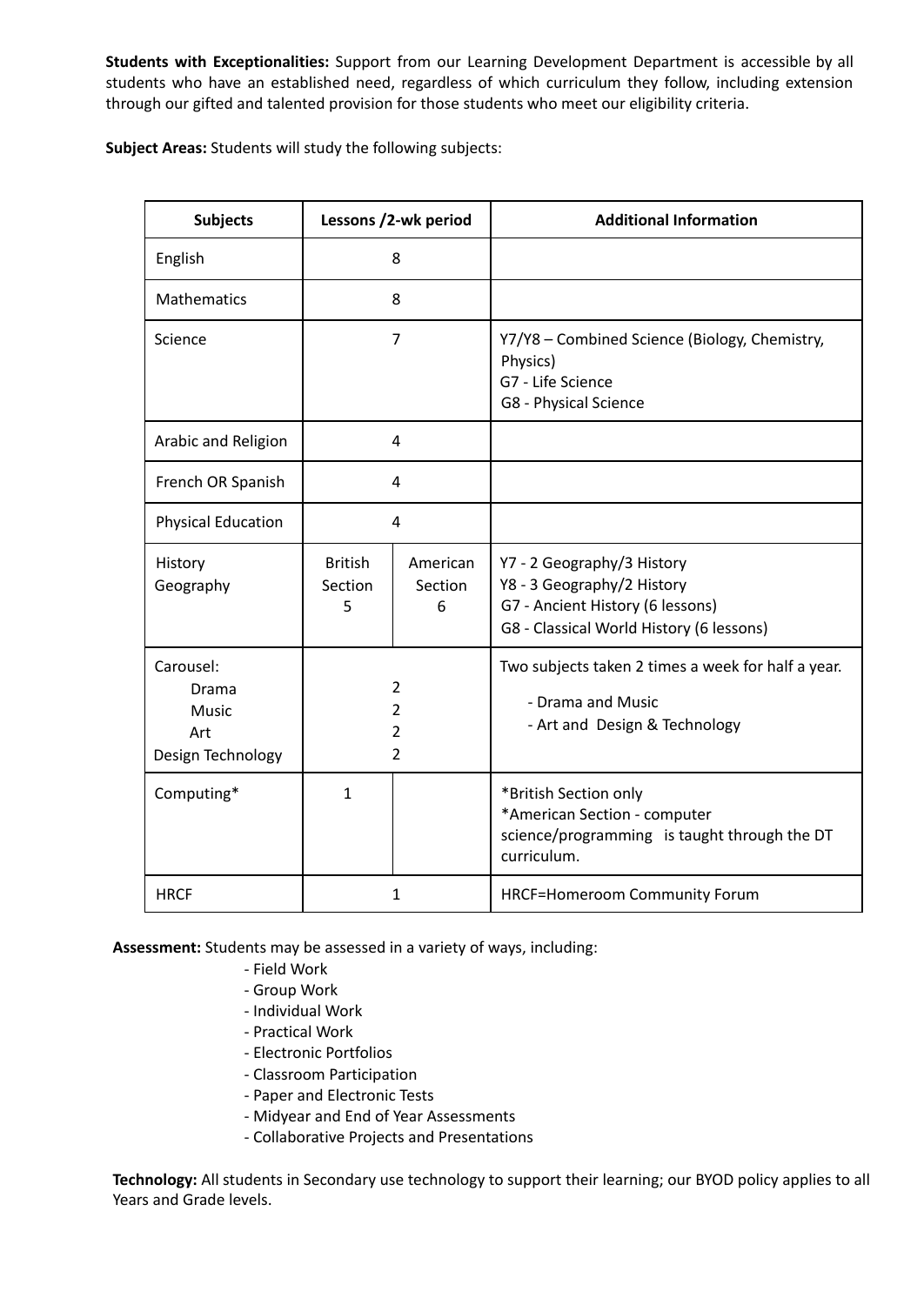# **CHOOSING A PREFERENCE FOR YOUR CHILD:**

By offering two programmes at the transition point between Primary and Secondary at MES Cairo, we aim to ensure that all students have the opportunity to achieve their ambitions and to meet the aspirations of their parents. The choice is often a simple matter of personal preference.

Your choice will also be influenced by the programmes offered later in your child's educational career. Once a curriculum pathway has been decided upon students should remain in their chosen section until graduation, exceptions being those who wish to undertake the IB Diploma programme in their final two years of Secondary.

- If you are intending for your son/daughter to follow a British Curriculum, it is individually designed from an extensive range of subjects which lead to IGCSEs, AS and A Level offered through the recognised UK examination authority, Cambridge Assessment International Examinations then Year 7 and 8 is the best foundation.
- If you are intending for your son/daughter to follow an American High School Diploma program in Grades 9-12 which is designed around a liberal arts education guided by the National Common Core Curriculum and provides the option of an individually selected Honors college-level classes and Advanced Placement classes offered through the US College Board then Grade 7 and 8 is the best foundation.
- Either programme will prepare your child for the IB Diploma programme which follows as an option after Grade/Year 10.

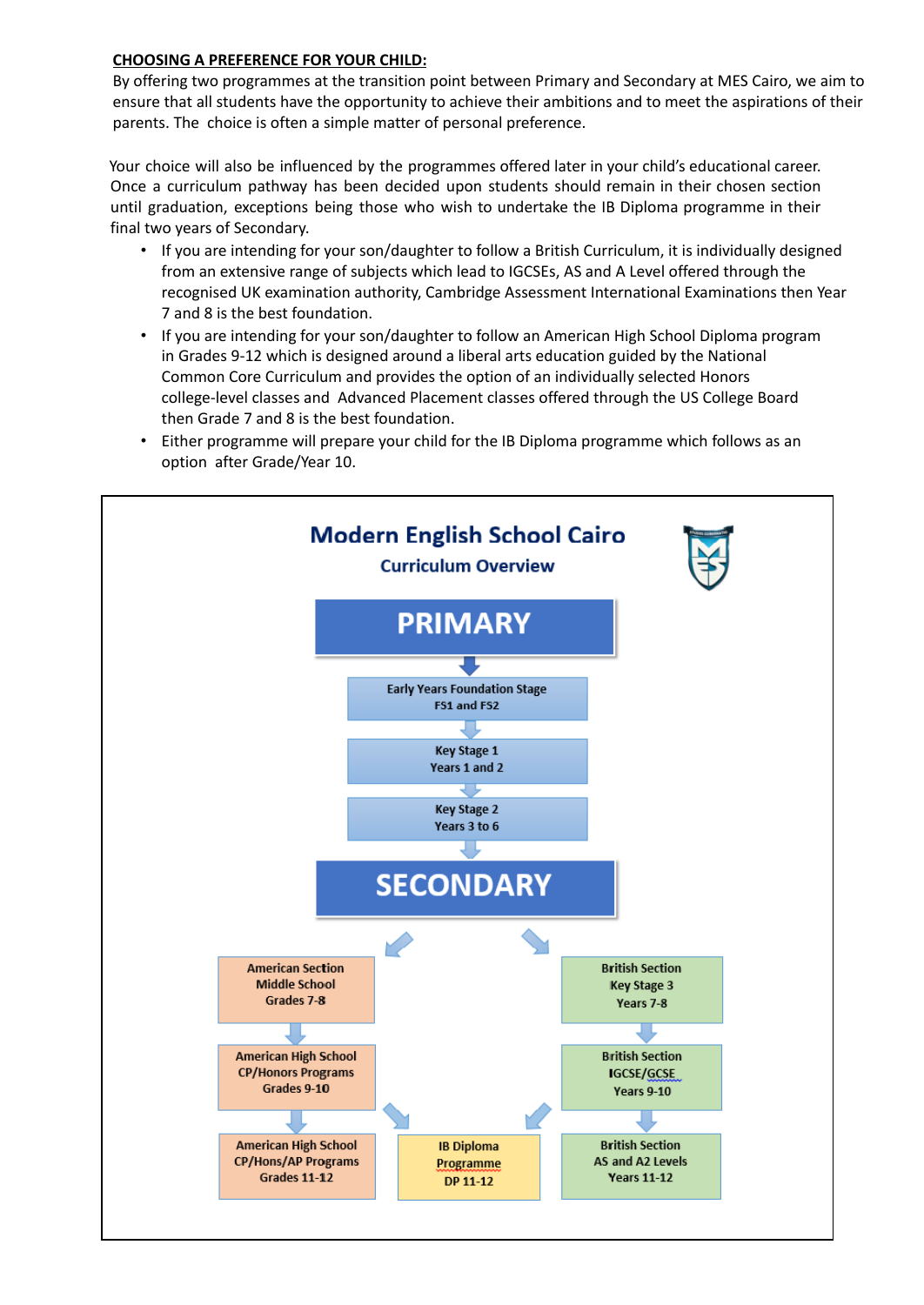# **The British Curriculum: Key Stage 3**

We offer an outstanding programme for students entering Year 7 of the British Secondary Section. We work closely with Primary colleagues to ensure continuity between Key Stage 2, the end of the Primary phase, and the beginning of KS3, the start of the Secondary phase . We are regarded as being 'outstanding', not just in terms of our own reflection and review, but by the regulating body of British Schools Overseas (BSO) who inspect and accredit our British programmes on a 3-year cycle and have offered the following judgements:

*"The curriculum provides rich opportunities for high quality learning."*

*"The quality of curriculum planning and implementation enable all students to achieve well, exceeding English National and International Baccalaureate averages."*

"The school is highly successful in helping students to develop their personal skills and qualities: students are thoughtful and well behaved. Students are highly motivated learners. By the time they leave school, they have *the personal and social skills needed to move successfully to the next stage of their lives."*

# **What is the British Section Key Stage 3 Curriculum?**

The KS3 programme builds on the KS1 and KS2 programmes your child has been studying in the primary section at MES Cairo and is a part of the National Curriculum for England. The programme was introduced into schools in England and those offering an English curriculum internationally to ensure consistently high standards across schools, to facilitate transfers between schools, to enhance public understanding of what children are learning in school, and to best prepare students for success at UK universities. It is supported by extensive documentation to assist teachers in planning varied and well-resourced lessons and parents in helping their children with their studies and students in their learning. In addition to a substantial library of texts, this documentation is readily available from websites such as: National [Curriculum](https://www.gov.uk/government/collections/national-curriculum)

# **Aims of the Key Stage 3 Curriculum:**

Key Stage 3 has two broad aims. These aims provide the context within which we have developed our own schemes of learning relevant to MES Cairo students.

*Aim 1: To provide opportunities for all students to increase their knowledge, deepen their understanding and develop the skills needed to extend and apply this knowledge and understanding independently.*

*Aim 2: To promote students' personal, moral, social and cultural development and to prepare them for the opportunities, responsibilities and experiences of life in a rapidly changing and shrinking world.*

British educational traditions have developed over centuries, encouraged and monitored by the Government and led by outstanding institutions such as the Universities of Oxford and Cambridge. Britain's history is tied to countries throughout the world and its society is multi-faith, multicultural and multi-racial. Its education system is the product of all these influences.

An English National Curriculum education concerns itself with the development of the whole person. Whilst firmly rooted in traditions of scholarship and learning, the British curriculum enthusiastically embraces wider objectives. Young people are expected to develop their potential to explore and discover the world around them, to think for themselves and to form opinions, to relate to others, to develop physical wellbeing through sport and to gain experiences in taking responsibility. Virtues such as honesty, truth, justice, tolerance and a sense of duty are integral to the curriculum, as is support and care for young people. These traditions are intrinsic to the ethos of MES Cairo.

#### **Global Perspectives:**

In order to support our aims, students study Global Perspectives in Key Stage 3. The emphasis is on developing students' ability to think critically about a range of global issues where there is always more than one point of view. Learning takes place throughout traditional subjects in and out of the classroom where students further develop understanding through their 'real life' experiences and outstanding transferable skills, including critical thinking, research and collaboration. Students refine the necessary skills in order to become a successful learner and develop the personal attributes that are linked to the MES Cairo Graduate Profile and our MES Cairo Elements.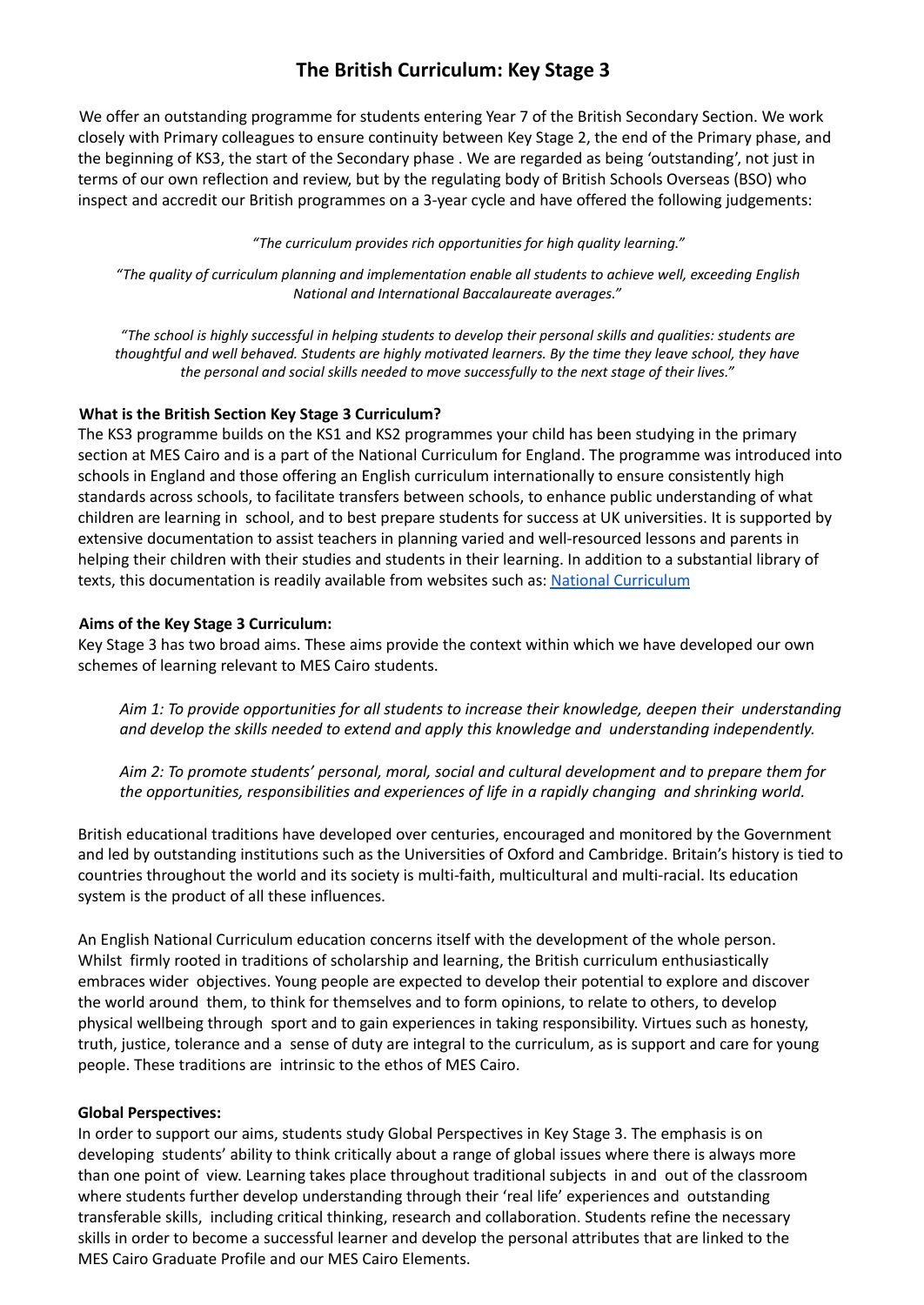- Academic integrity, confidence in working with information and ideas their own and those of others
- Readiness to learn
- Responsive to and respectful of others
- Ready to make a difference

Students take part in creative workshops, one day visits to local areas in Cairo and the opportunity to attend residential excursions to compliment the work that they do in the classroom.

#### **CAT4 Tests and the PASS survey:**

At the end of Year 6, 8 and 10, students undergo a CAT4 cognitive ability test. The test is designed to understand student strengths and weaknesses and an insight into how our students learn best. The test can also highlight gifted and talented students and if students are underachieving. This allows the school to address patterns and adapt teaching methods to suit individuals or group needs, ensuring feedback is appropriate and targets are achievable. Students also take the PASS survey, Pupils Attitudes to Self and Learning which assists the school to identify areas for improvement in terms of student intervention and well being.

# **Plan-4-Grad:**

Students begin a 4-year programme of counseling for their future choices from November in Year 8. They take part in workshops focusing upon the different skills and qualifications needed for different professions and spend time researching the requirements of various universities in Egypt, the UK and beyond. All students meet with a member of SSLT to discuss their choices. They review progress on a regular basis and work alongside teaching staff to achieve the progress required to ensure their success.

# **What happens after the British Section Key Stage 3?**

At the successful completion of Year 8, students progress on to Year 9, where they begin their two-year preparation for external examinations in 8 or more IGCSE/GCSE subjects at the end of Year 10 (KS4). By completing IGCSE/GCSE in 8 or more subjects, students will be well prepared for embarking on either AS/A Levels or the IB Diploma Programme, both of which are rigorous, academic courses.

# **Cambridge Checkpoint Assessments:**

By MOE decree all students must take Aadidaya in Y9, as well as a recognised equivalency examination. At MES Cairo, we choose for students to take Cambridge Assessment International Examinations Checkpoint examinations in English, Mathematics and Science. Our students are well prepared for the tests as content is covered in the Curriculum in Year 8. Cambridge [International](https://www.cambridgeinternational.org/programmes-and-qualifications/cambridge-lower-secondary/assessment/cambridge-checkpoint/) Checkpoint Information

# **A brief insight into IGCSE/GCSE in Key Stage 4:**

IGCSE stands for International General Certificate of Secondary Education. It is designed for students in schools throughout the world and the syllabuses are international in content and approach.

IGCSE assessment is by final examination at the end of Year 10. Students are prepared throughout the 2-year course for the examinations, allowing teachers time to give students guidance on how to improve their performance. Students mature over this period, develop and hone their examination technique and are assessed when they are at their peak. Students who find exams a motivation, who work conscientiously and who follow teachers' advice are successful on this programme.

IGCSE grades either are awarded on an eight-point scale,  $A^*$  to G. Grade  $A^*$  is the top grades for the syllabi taken. In Egypt, Arab students are allowed to take the Extended Entry papers only (where the syllabus provides an option). Universities often specify grades A\*- C in their entrance requirements. The examinations are set by the Cambridge International Examinations Authority and students' answer scripts which are sent to the Examination Board in England for marking. The rigour of the Examination Boards' procedures ensures that IGCSE qualifications are recognised by universities and colleges world-wide.

We offer a wide range of subjects, from which students can design their own course in Key Stage 4. Only Mathematics and English are compulsory; students select their other 6 option subjects from the list that follows. If they know what career they ultimately wish to follow, they can begin to specialise in related subjects. If they are unsure about their future or are thinking about joining the International Baccalaureate Diploma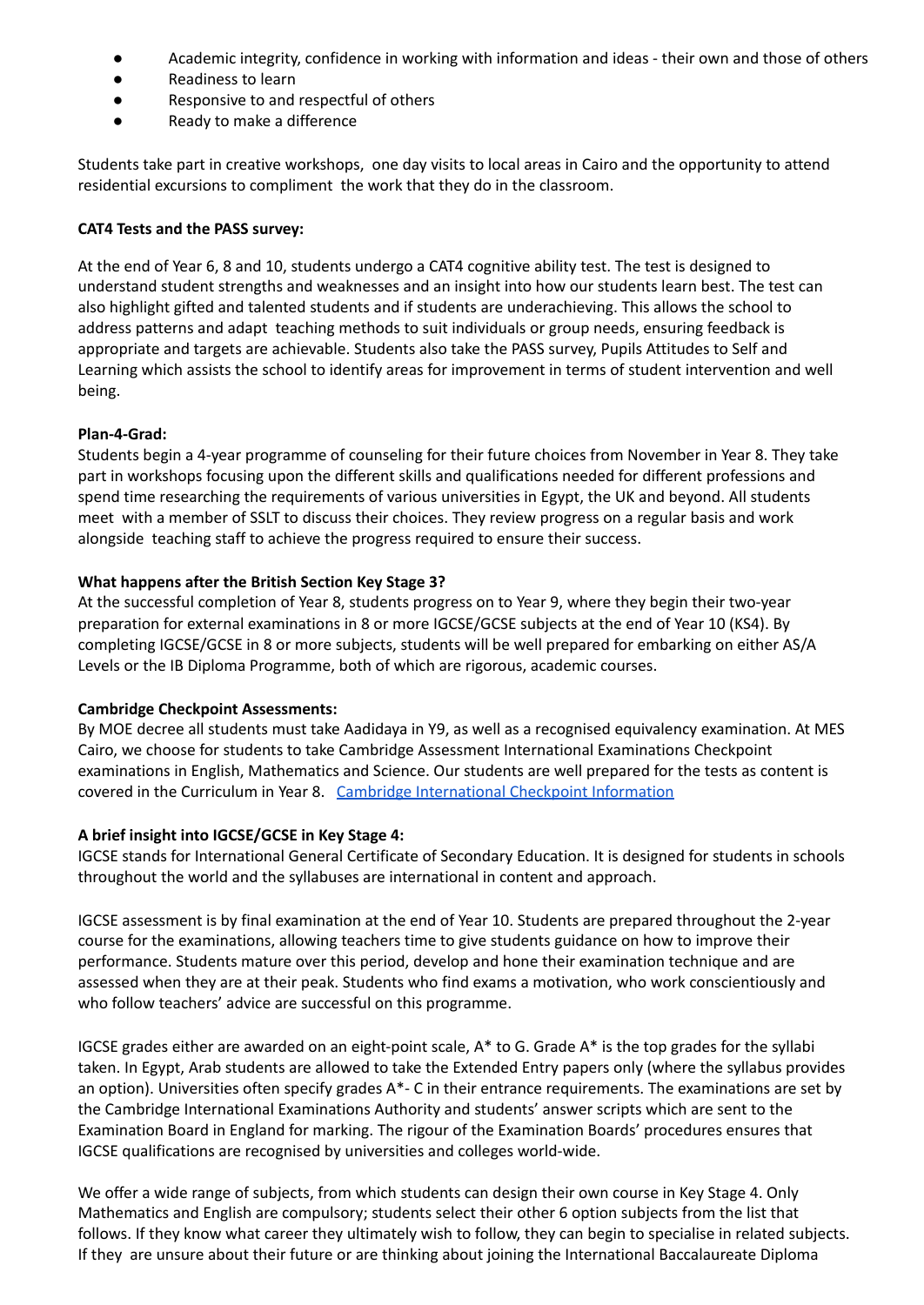Programme in Y11, they are encouraged to maintain a broad balance of subjects. The combination of on-going teacher support throughout the two years of sustained study and the experience of final examinations provides an excellent base for success in both the IB Diploma and A Levels and for university study thereafter. Students take 8 IGCSE/GCSE subjects (and possibly more if they are invited onto the extension courses of IGCSE Global Perspectives, Arabic and PE).

It is our intention to offer the following option subjects at MES Cairo for students entering Year 9 in 2024: English as a First Language, English as a Second Language, Mathematics, Biology, Physics, Chemistry, Business Studies, Economics, Travel and Tourism, Geography, History, Spanish, French, English Literature, Art and Design, Design and Technology (Resistant Materials or Graphic Products), Computer Science, Information Communication Technology, Drama, Global Perspectives, Physical Education, Arabic First Language.

In addition, students must study the following subjects to meet the Ministry of Education requirements: Arabic, Religious Studies, History and Geography (Egyptian Ministry Syllabus – Y9) , Civil Studies (Egyptian Ministry Syllabus – Y10 & 11)

Core Physical Education (PE) and Homeroom Community Forum (HRCF) are also continued in Y9-12.

#### **IGCSE Results:**

Students at Modern English School Cairo complete their IGCSE exams one year earlier than their counterparts in the UK, with extraordinary results. Our students continue to earn top accolades in Egypt's CIE Award Ceremonies as highest achievers in the country for individual subjects as well as across multiple IGCSE's.

#### **AS/A Level Progression:**

If students in Year 11 and 12 decide to follow the route of AS and A level, they will be able to select from the following options: English Literature, Mathematics, Biology, Chemistry, Physics, Geography, History, Psychology, Business Studies, Economics, Spanish, French, Arabic, Computer Science, Information Technology and Drama.

#### **IBDP Progression:**

Students entering KS3 and then IGCSEs are well-prepared for the International Baccalaureate Diploma programme, if they wish to follow this curriculum from Year 11.

#### **University Challenge:**

In recent years, our students have earned offers from universities across the world including UK universities: Cambridge, Imperial College London, University College London, Bath, Warwick, London School of Economics, Manchester and many others. More MES Cairo students head to universities in the UK than elsewhere. Our British graduates also progress on to top universities in Germany, US and Canada, Holland and Spain.

#### **Our MES Cairo Graduate Profile:**

| An MES Cairo graduate is:                                                                                                                                                                     | An MES Cairo graduate can:                                                                                                                                                                                                                                | An MES Cairo graduate shows:                                                                                                                                                                                                                                                                                                             |
|-----------------------------------------------------------------------------------------------------------------------------------------------------------------------------------------------|-----------------------------------------------------------------------------------------------------------------------------------------------------------------------------------------------------------------------------------------------------------|------------------------------------------------------------------------------------------------------------------------------------------------------------------------------------------------------------------------------------------------------------------------------------------------------------------------------------------|
| •A leader<br>•Confident<br>•Articulate<br>$\cdot$ Flexible<br>•Pro-active<br>•Reflective<br>•Principled<br>•Independent<br>•Resourceful<br>•Resilient<br>•Inspired<br>·Visionary<br>•Creative | •Communicate fluently in the English<br>language<br>•Intelligently express their views<br>•Problem solve<br>•Lead by example<br>•Recognise personal strengths and<br>passions<br>•Relate well to others<br>•Take appropriate risks<br>• Make a difference | •Integrity<br>•Initiative<br>$\cdot$ Empathy<br>•Excellent interpersonal skills<br>•Appreciation of individuals' rights<br>and responsibilities<br>•Cultural awareness<br>•Respect for self and others<br>•Global understanding<br>•Commitment to lifelong learning<br>•Understanding of the Egyptian<br>culture and the Arabic language |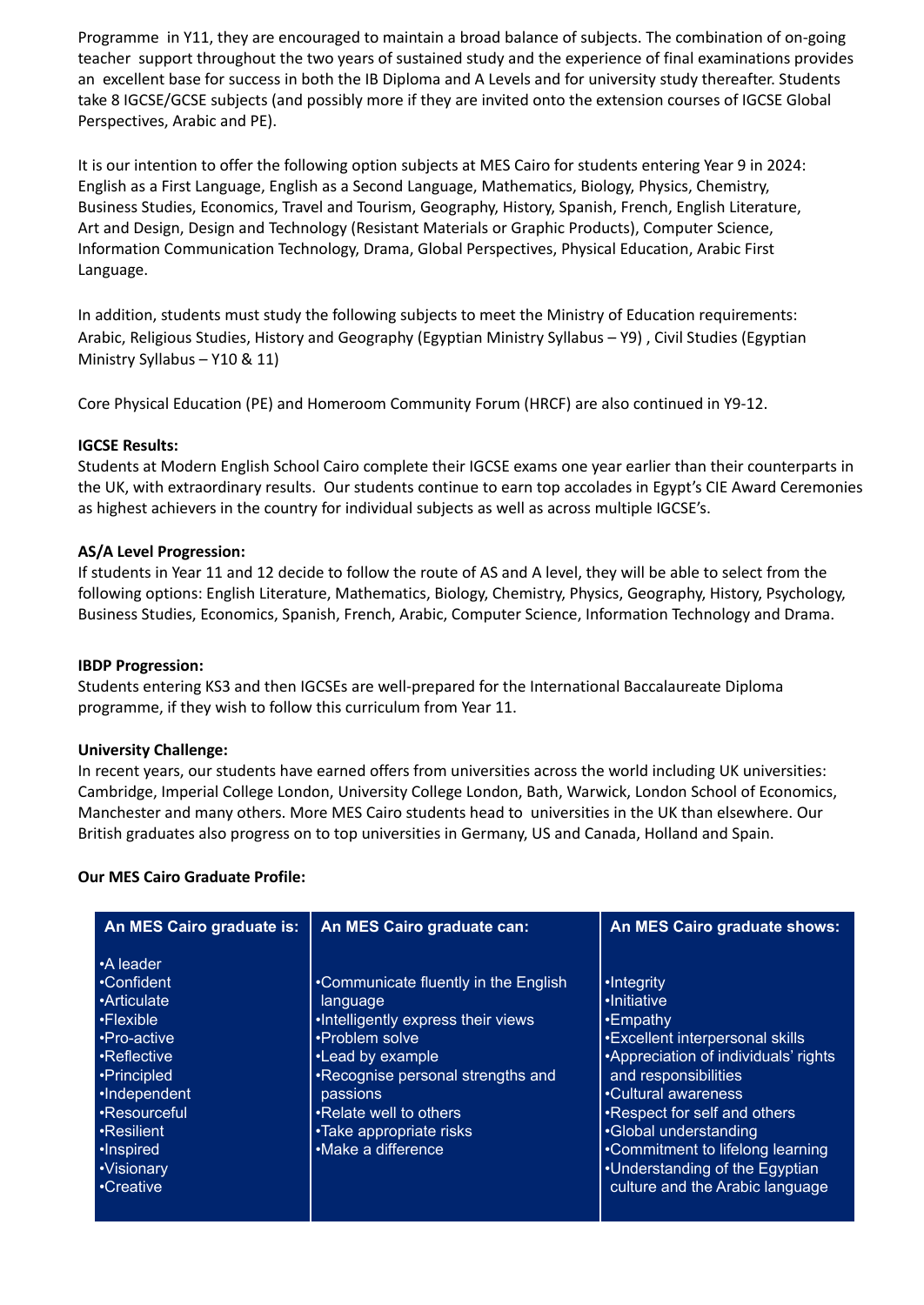# **The American Curriculum: Middle School**

The Middle School Program sets a culture of high expectations that prepares students for the challenging studies of the American High School Diploma in Grades 9-12. Students in the American Middle School Program are introduced to a range of academic, social, and co-curricular experiences that will develop students into thoughtful, creative, caring, and healthy individuals. A positive Middle School environment motivates students to master their social and academic skills at grade-level standards, or beyond.

#### **A Path to Success:**

Success for students in an American curriculum context begins with teachers who are specialists teaching in the middle grades. Middle school teachers are skilled at providing students with exciting and challenging opportunities to explore a range of topics and experiences. It is a time when students begin to organise their learning and understand the connection that what they learn in middle school is the foundation for their success in high school.

The 7th and 8th grade teaching teams provide academic, social, and emotional support during this time of transition through concrete learning within the classroom, but also through the use of learning through experience and reflection outside of the classroom. Key features that are used in the classroom to engage students include

- Choices in assignment and assessments
- Working with partners and in teams to develop key skills; sharing of learning
- Thinking creatively and as a high level
- Challenging students to develop their own ideas
- Technology and research based teaching strategies

#### **Learning Skills: critical and creative thinking - collaborating - communicating**

The curriculum in Middle School is based upon the *National Common Core [Curriculum](http://www.corestandards.org/about-the-standards/#:~:text=The%20Common%20Core%20is%20a,the%20end%20of%20each%20grade.)* which was created to ensure all students are ready for success after high school. The *Common Core* focuses on developing the critical thinking, problem-solving, and analytical skills students will need to be successful. The standards also promote literacy skills across all content areas and teachers of all subjects focus on the following key areas:

| Reading non-fiction                | Reading about science and social studies      |
|------------------------------------|-----------------------------------------------|
| Writing in all classes             | Reading at Lexile level and seeking challenge |
| Supporting arguments with evidence | Learning content specific words               |

Students enhance their learning by engaging in experiential learning both inside and outside of school and by taking part in fine and performing arts, computer technologies, world languages, health, and physical fitness. Throughout Middle School students are encouraged to take risks in areas they might not have experienced before. This enables them to experience a wide array of opportunities prior to deciding their educational path in high school.

#### **Week Without Walls:**

Students in our Middle School also experience learning outside the classroom through a variety of enrichment activities which fosters the understanding of how all content learned connects to one another and how it can make the world in which they live a better place. The Week Without Walls Program aims to provide middle school students a variety of challenging and inspiring learning opportunities that extend and enhance learning beyond the classroom. In Grade 7 students explore historical and contemporary Egypt focusing on Egypt's culture, natural resources, and past and present innovations. Students in Grade 8 explore 21st century innovations and how new technologies and advances are impacting the world and Egypt. Over the two-year period a variety of opportunities are offered to help students develop a capstone project that explores innovative solutions solving contemporary problems and issues.

#### **Checking for Understanding:**

The purpose of assessment at all grade levels is to determine a student's level of mastery of the content. Teachers work as a team to enable students to demonstrate through both formative and summative assessments the overall depth and breadth of the learned content. Formative assessments that occur regularly are utilised to provide feedback to students and teachers about how students are progressing in their learning, while summative assessments serve as a cumulative evaluation of the content learned.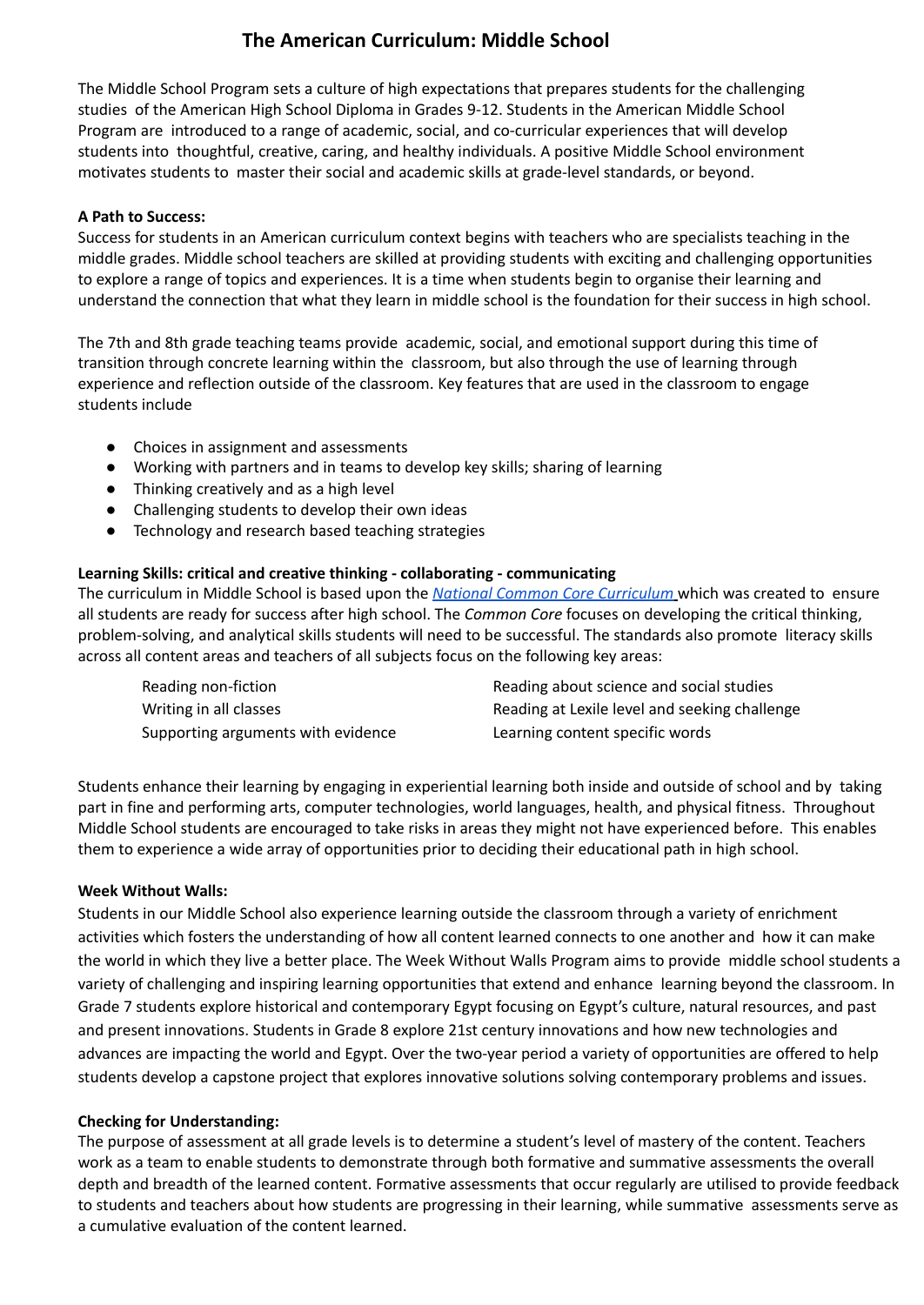- **MAP:** The 'Measure of Academic Progress' tests are administered every fall and spring to students at the end of Year 6 and in Grades 7, 8, and 9. This assessment measures the academic progress of each individual child, and serves as a diagnostic tool to help teachers customise instruction to each student's unique capabilities.
- **PSAT/NMSQT:** The 'Preliminary Scholastic Aptitude Test; National Merit Scholarship Qualifying Test' is a standardised test that provides first hand practice for the SAT. All G10 students take the PSAT at MES Cairo. Any student interested in attending university in the United States, is a US passport holder, and would like to compete for the National Merit Scholarship, should register and retake the exam in G11.
- **SAT:** The 'Scholastic Aptitude Test' measures the verbal, mathematical, and reasoning of a student to forecast their likely success at the university level. The writing skill section in the new SAT is optional. Many universities use the SAT as one indicator of a student's college readiness. For more information, visit www.collegeboard.com.
- **ACT:** The 'American College Testing' assessment is designed to a students' general educational development and their ability to complete college-level work. Tests cover 4 skill areas: English, mathematics, reading, and science. For more information, visit www.act.org.

# **Individual Graduation Plan (IGP):**

We are committed to assisting students in developing a course of study that meets their academic goals. Beginning in Grade 8 and continuing early in the second term of each year, students are asked to choose courses for the next academic year. During the registration process, an advisor will talk with each student as to which courses are appropriate based upon ability, performance, and future plans. A comprehensive 4-year plan is created during the Individual Graduation Plan (IGP) advisement meeting. This plan is then revisited each year to ensure that students remain on track for graduation and future university plans. Students are encouraged to research universities and career choices by visiting https://mescairo.mymajors.com/college-major-quiz/ to receive relevant and up-to-date information.

#### **What happens after the American Section Middle School Program?**

The American High School Program offers a challenging academic curriculum connecting the various content areas, fostering artistic appreciation and expression, nurturing the individual talents of each student, developing responsible leadership skills, and instilling the ethic of 21st Century global citizenship. The American High School offers students a rigorous curriculum with options to enroll in Honors and Advanced Placement (AP) classes. Students are also highly prepared during Grades 9 and 10 to successfully enter the IB Diploma Program at the end of Grade 10 if they choose.

#### **American High School Graduation Requirements:**

Most year-long courses earn one credit. A minimum of 28.0 credits earned in grades 9-12 is required for a college preparatory MES Cairo diploma in the American Program. In order to graduate from MES Cairo, a student must meet set course requirements and attendance guidelines. These requirements are meant to serve as a minimum standard rather than the standard which students should strive to achieve.

Besides the core content classes of English, Math, Science and Social Studies, students have the opportunity to choose from an extensive range of traditional and contemporary subjects to create your own uniquely challenging program of study. Since classes are participatory by nature, students learn the content while developing life skills and focus on critical and creative thinking/problem solving, written, visual and oral communication, and collaboration.

Our elective offering in 2021-2022 follows: Computer Applications, Digital Animations, Economics, Business Studies, Multimedia, Spanish, Psychology, Media and Literacy Studies, Physical Education, French, Theatre, Choir, Art and Design, Digital Visual Media, Photography, Statistics, Pre-calculus, Calculus, Physics

#### **Advanced Placement** (**AP**):

The College Board's Advanced Placement Program (AP) enables willing and academically prepared students to pursue college-level studies. Students who obtain high scores on the examinations can typically earn college credit and/or placement into advanced courses in college. The following AP courses are offered at MES Cairo: Art (2D or 3D Design), World History, Calculus (AB and BC), English Language and Composition, Art History, Statistics, Microeconomics, Macroeconomics, Chemistry, Biology, Physics (I and II), Comparative Government, Psychology